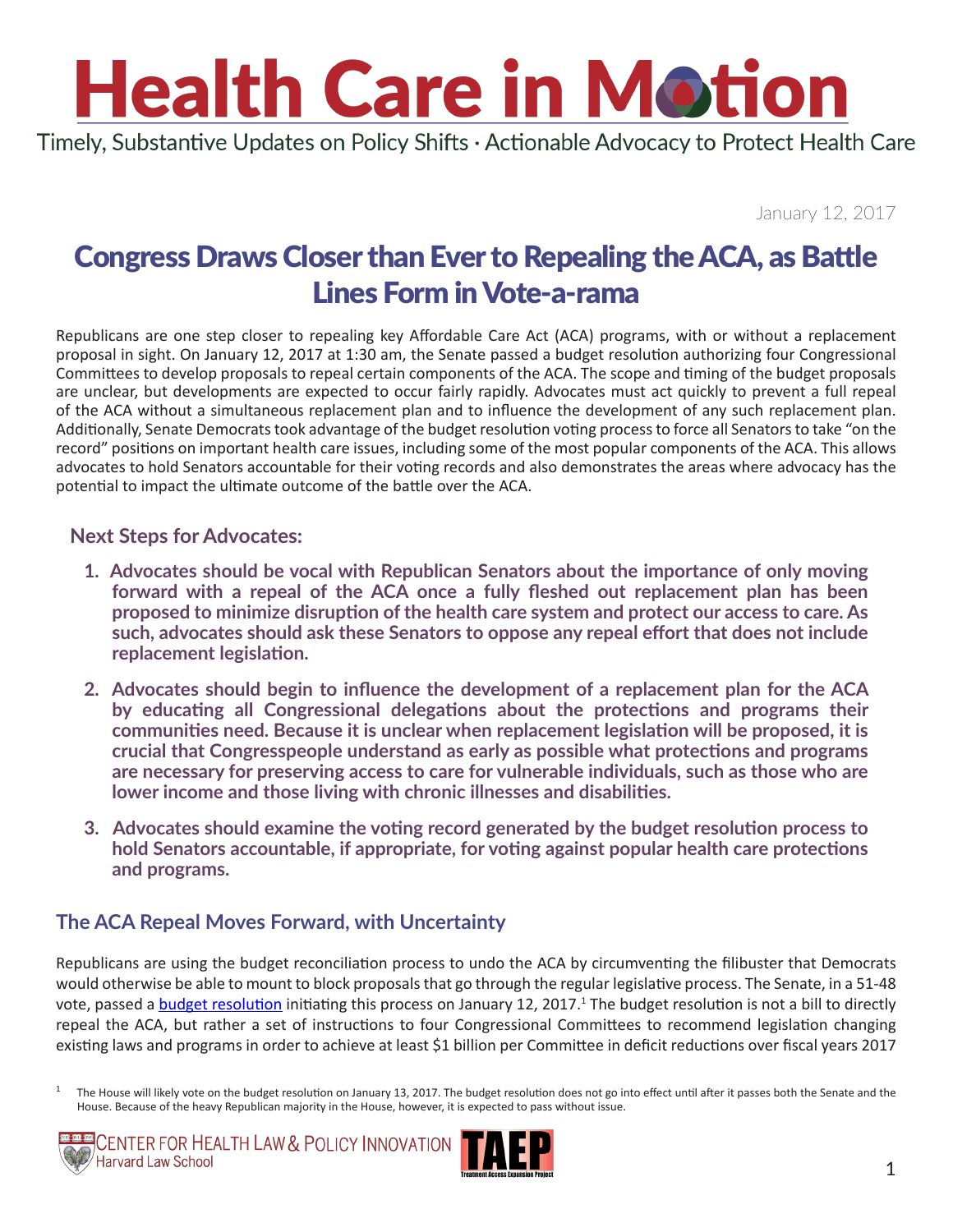# **Health Care in Motion**

through 2026. The legislative proposals generated by the Congressional Committees are expected to include a repeal of at least some key ACA provisions, such as the individual mandate, insurance subsidies, and Medicaid expansion.<sup>2</sup> The budget resolution, however, creates a significant amount of uncertainty around the scope and the timing of the Congressional Committees' proposals to repeal the ACA.

Originally, the budget resolution was expected to generate proposals that would look similar to [2015's H.R. 3762.](https://www.govtrack.us/congress/bills/114/hr3762/summary) This previous bill repealed the ACA's insurance subsidies, Medicaid expansion, certain tax increases, and the individual mandate, but did not propose any replacement programs. Pressure placed by advocates, however, has highlighted the incredibly disruptive nature "repeal only" legislation would have on the health care system, potentially eliminating health care coverage for 22 million Americans and destabilizing the entire system. In response to this pressure, some Republican Senators, such as **[Bob Corker](https://www.corker.senate.gov/public/index.cfm/officelocations)** (TN), [Johnny Isakson](https://www.isakson.senate.gov/public/index.cfm/email-me) (GA), and [Susan Collins](https://www.collins.senate.gov/contact) (ME), have stated that the repeal and replacement of the ACA must occur simultaneously. Even President-Elect Trump, in a [press conference on January 11,](http://www.cnbc.com/2017/01/11/transcript-of-president-elect-donald-j-trumps-news-conference.html) [2017](http://www.cnbc.com/2017/01/11/transcript-of-president-elect-donald-j-trumps-news-conference.html), stated that repeal and replace should occur in tandem. This indicates that repeal only legislation may fail to pass the Senate. At this point, however, including replacement legislation in the as-passed budget reconciliation process will likely prove challenging. Congressional Republicans have yet to coalesce around a replacement plan for the ACA, although several Representatives such as **[Tom Price](http://tomprice.house.gov/sites/tomprice.house.gov/files/HR 2300 Empowering Patients First Act 2015.pdf) (R-GA)** and **[David Roe](http://rsc.flores.house.gov/files/Initiatives/AHCRA - Final Bill Text 115th.pdf) (R-TN)** have proposed plans.

As it currently stands, the demanding deadline set by the budget resolution makes the effort for simultaneous repeal and replacement even more challenging. Under the terms of this budget resolution, the authorizing Committees would be required to submit their proposed legislation to Congress by January 27, 2017. Senator Corker, along with four other Republicans, had sought to extend that deadline to March 3, 2017 in an amendment to the budget resolution. Senator Corker, however, withdrew his amendment at the last moment, stating that January 27, 2017 is just a "placeholder." Senator [Rob Portman](http://www.portman.senate.gov/public/index.cfm/office-locations?) (R-OH), also stated during the debate on the budget resolution that the January 27 deadline "is not a date that is set in stone." Adding to the confusion, President-Elect Trump [stated](http://www.cnbc.com/2017/01/11/transcript-of-president-elect-donald-j-trumps-news-conference.html) that he will put forth his own plan to repeal and replace the ACA once his nominee for Secretary of Health and Human Services, Representative Price, is confirmed. However, Representative Price is not expected to be confirmed until the middle of February. This leaves the timing of any legislative proposals on health care unclear.

In light of the uncertainty, advocates must act quickly. They should assume that the Congressional Committees will return proposed legislation by January 27 to avoid running the risk of missing the window of opportunity to impact the substance of any proposals. **Advocates should reach out to members of their state's delegation who serve on the [Ways and Means](https://waysandmeans.house.gov/subcommittee/full-committee/) and the [Energy and Commerce](https://energycommerce.house.gov/about-ec/energy-commerce-committee-members) Committees in the House, and the [Finance](https://www.finance.senate.gov/about/membership) and [Health, Education, Labor and Pensions](https://www.help.senate.gov/about) Committees in the Senate as soon as possible** (clink on the links to see the member rosters of each Committee)**.** Advocates should educate the members of these Committees on the devastating impact that repeal without replacement could have on the health care system as well as the types of consumer protections and programs needed to preserve access to care for millions of Americans.

The proposed legislation that has come out of the budget reconciliation process will need a simple majority to pass in the Senate. As a result, repeal legislation could be stopped if just three out of the 52 Republican Senators object to the legislation proposed by the Committees. If that occurs, it will be more difficult to repeal the ACA. As stated above, several leading Republican Senators, including [Lamar Alexander](http://www.alexander.senate.gov/public/index.cfm/officelocations) (TN), [Bob Corker](https://www.corker.senate.gov/public/index.cfm/officelocations) (TN), and [Susan Collins](https://www.collins.senate.gov/contact) (ME), have expressed

For a more detailed explanation of the budget resolution, please see the Center for Health Law and Policy's previous Health Care in Motion update [here](http://www.chlpi.org/wp-content/uploads/2013/12/Health-Care-in-Motion_01_04_2017.pdf). For a more detailed explanation of the reconciliation process, please see the Center for Health Law and Policy Innovation's summary of the reconciliation process available [here.](http://www.chlpi.org/wp-content/uploads/2013/12/Repeal-Reconciliation-and-Review-circulation2.pdf)